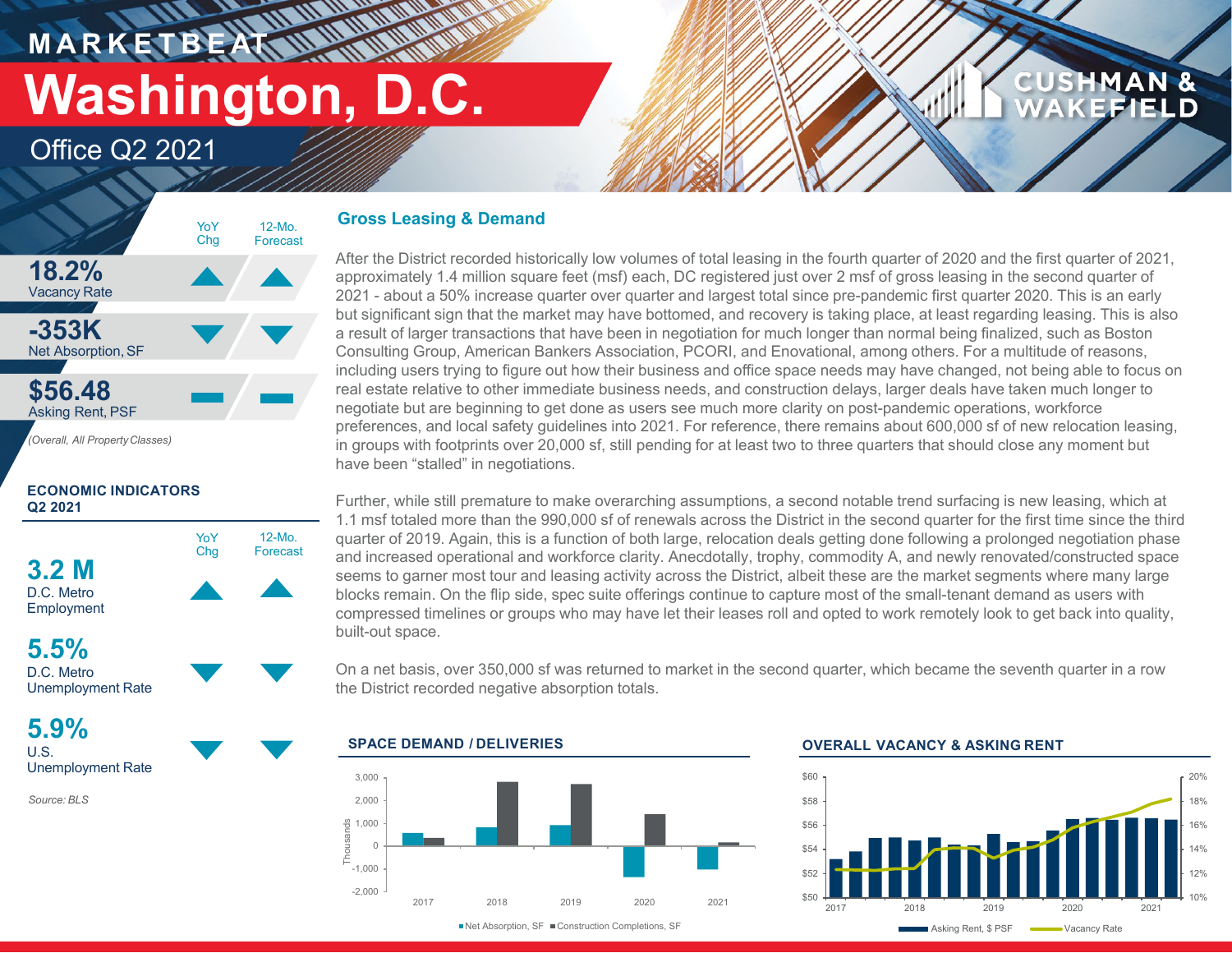### **MARKETBEAT 11 11 11 11 11 11 TETTE AN ANTIQUATE** Washington, D.C. Office Q2 2021

Along with the 657,000 sf given back in the first quarter, the District has seen over 1 msf of space come back to ownership halfway through 2021. Broad-based tenant rightsizing, federal relocations out of market, and terminations in the coworking sector are the primary contributors to this trend. In the first quarter, the United States Citizenship & Immigration Services and Bureau of Land Management relocated 500,000 sf and 100,000 sf, respectively, out of market. In the second quarter of 2021, agencies such as the FDIC and Department of Education renewed and downsized or consolidated multiple locations. Law firms and Financial & Business Services continue to rightsize for both efficiency-sake and new workplace models as they try to figure out the right mix of desk sharing. Coworking firms, such as Spaces, Knotel, and MakeOffices, continue to shut down various operations.

In other market developments, Nonprofits and Associations remain one of the most active sectors across the District. These groups are consistently trying to improve fundraising positions and branding and surveying the market in search of heavily favorable deals, in most cases in efficient, higher quality space, allowing them to upgrade their image at aggressive rates. Additionally, some users out of the suburbs are taking space downtown such as MotoRefi, out of Arlington VA, committing to 17,850 sf in the CBD and Generali, out of Bethesda MD, committing to about 13,000 sf in the West End in the first quarter. In the second quarter, and in the largest private sector deal of the quarter, Boston Consulting Group, also out of Bethesda MD, leased 97,779 sf in the East End. Another 40,000 sf group out of Bethesda is close to finalizing a move downtown as well. Lastly, the market is starting to see some of the large, full term law firm sublet space brought to market during the pandemic being pulled such as Blank Rome's, Miller & Chevalier's, and Winston & Strawn's offerings.

### **Development Pipeline, Market Segments, & Outlook**

Downtown new construction space is relatively drying up outside of 699 14th Street, slated to deliver late summer, and the lower stack of 2100 Pennsylvania Avenue delivering in 2022. Many newly constructed assets are getting aggressive and trying to get one or two more lower stack deals done before ownership potentially brings the building to market. Future offerings, such as 1700 M Street and 900 New York Avenue, will need significant preleasing in order to move forward. Commodity and renovated A space, the segment with an abundance of space and most large blocks, is where the market is seeing most of the larger private sector deals with the most aggressive financials. Lastly, Class B doesn't have as many "True Class B" large-blocks but owners have started to get much more aggressive in order to fill their space. As evidenced, flight to quality continues to be the primary theme in the District and many large renovated blocks have signed leases this quarter or are very close to getting deals done. However, newly repositioned and unleased product at 1307 New York, 1771 N Street, and 1401 Massachusetts Avenue are still scheduled to come online by the end of 2021. Washington DC has and continues to face influxes of newly renovated space and the increasing supply, coupled with a lack of any significant sources of net new demand, has led to new highs in vacancy. Vacancy currently sits at 18.2% and is expected to increase through 2021 as downsizing continues and the remaining new developments come online.

### **VACANT SPACE BY CLASS**



**CUSHMAN &** 

EFIELD

### **SUBMARKET COMPARISON**



### **SUBMARKET ASKING RENT**

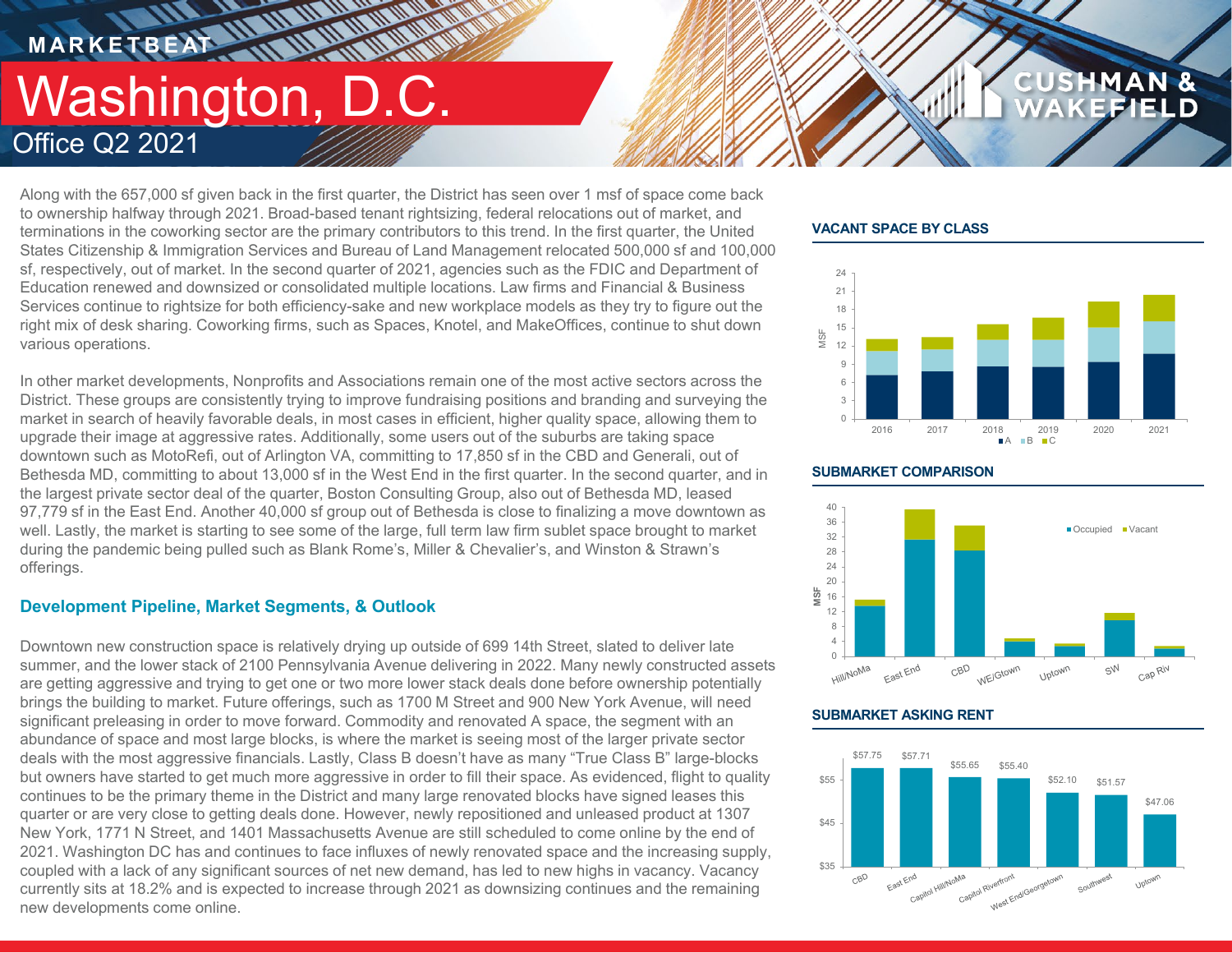## Office Q2 2021 Washington, D.C. **MARKETBEAT IN IN IN INCHES**

### **CUSHMAN &<br>WAKEFIELD**

### **MARKET STATISTICS**

| <b>SUBMARKET</b>          | <b>INVENTORY</b><br>(SF) | <b>SUBLET VACANT</b><br>(SF) | <b>DIRECT VACANT</b><br>(SF) | <b>OVERALL</b><br><b>VACANCY RATE</b> | <b>CURRENT QTR</b><br><b>OVERALL NET</b><br><b>ABSORPTION</b> | <b>YTD OVERALL</b><br><b>ABSORPTION (SF)</b> | <b>YTD LEASING</b><br><b>ACTIVITY (SF)</b> | <b>UNDER CNSTR</b><br>(SF) | <b>OVERALL AVG</b><br><b>ASKING RENT</b><br>(ALL CLASSES)* | <b>OVERALL AVG</b><br><b>ASKING RENT</b><br>(CLASS A)* |
|---------------------------|--------------------------|------------------------------|------------------------------|---------------------------------------|---------------------------------------------------------------|----------------------------------------------|--------------------------------------------|----------------------------|------------------------------------------------------------|--------------------------------------------------------|
| Capitol Hill/NoMa         | 15.257.569               | 35,838                       | 1,637,688                    | 11.0%                                 | 45,531                                                        | $-44,941$                                    | 97,158                                     | 250,931                    | \$55.65                                                    | \$61.38                                                |
| East End                  | 39,392,124               | 411,298                      | 7,624,029                    | 20.4%                                 | $-107.721$                                                    | $-199,603$                                   | 611,962                                    | 143,872                    | \$57.71                                                    | \$63.58                                                |
| CBD                       | 35.140.220               | 381,536                      | 6,351,859                    | 19.2%                                 | $-35.045$                                                     | $-255.367$                                   | 583,402                                    | 482,000                    | \$57.75                                                    | \$68.63                                                |
| West End/Georgetown       | 4,837,555                | 44,428                       | 745,451                      | 16.3%                                 | 26,348                                                        | $-24,993$                                    | 30,808                                     | $\Omega$                   | \$52.10                                                    | \$58.32                                                |
| Uptown                    | 3,459,975                | 21,203                       | 614,145                      | 18.4%                                 | $-142.631$                                                    | $-185,759$                                   | 24,826                                     | 174,000                    | \$47.06                                                    | \$50.00                                                |
| Southwest                 | 11.644.799               | 10,586                       | 1,910,023                    | 16.5%                                 | $-58.623$                                                     | $-115.225$                                   | 189,157                                    | 639.703                    | \$51.57                                                    | \$53.38                                                |
| <b>Capitol Riverfront</b> | 2,784,932                | 20,126                       | 626.875                      | 23.2%                                 | $-81.185$                                                     | $-184.027$                                   | 98,537                                     | 315,000                    | \$55.40                                                    | \$55.40                                                |
| <b>DOWNTOWN TOTALS</b>    | 112,517,174              | 925.015                      | 19,510,070                   | 18.2%                                 | $-353.326$                                                    | $-1,009,915$                                 | 1,635,850                                  | 2,005,506                  | \$56.48                                                    | \$62.92                                                |

*\*Rental rates reflect full service asking*

### **KEY LEASE TRANSACTIONS Q2 2021**

| <b>PROPERTY</b>                                | <b>SUBMARKET</b> | <b>TENANT</b>                                | <b>RSF</b> | <b>TYPE</b> |
|------------------------------------------------|------------------|----------------------------------------------|------------|-------------|
| 655 15 <sup>th</sup> Street NW                 | East End         | <b>Boston Consulting Group</b>               | 97,779     | New Lease   |
| 1333 New Hampshire Avenue NW                   | <b>CBD</b>       | Patient-Centered Outcomes Research Institute | 96,062     | New Lease   |
| 1400 L Street NW                               | East End         | Enovational                                  | 95,619     | New Lease   |
| 1333 New Hampshire Avenue NW                   | <b>CBD</b>       | American Bankers Association                 | 87,183     | New Lease   |
| 1099 New York Avenue NW                        | East End         | Jenner & Block                               | 66,212     | Renewal*    |
| *Denourale net included in legation statistice |                  |                                              |            |             |

*\*Renewals not included in leasing statistics*

### **KEY SALES TRANSACTIONS Q2 2021**

| <b>PROPERTY</b>            | <b>SUBMARKET</b> | <b>SELLER / BUYER</b>                  |         | <b>PRICE / \$ PSF</b> |
|----------------------------|------------------|----------------------------------------|---------|-----------------------|
| 1015 Half Street SE        | Riverfront       | PGIM / Hines                           | 396.344 | \$216M / \$544        |
| 64 New York Avenue NE      | <b>NoMa</b>      | ASB Capital / Boyd Watterson           | 355.034 | \$202M / \$568        |
| 1101 Connecticut Avenue NW | CBD              | Dune Real Estate / CrossHarbor Capital | 188,510 | \$53M / \$282         |

### **KEY CONSTRUCTION COMPLETIONS YTD 2021**

| <b>PROPERTY</b>                              | <b>SUBMARKET</b>   | <b>MAJOR TENANT</b>             | SF      | <b>OWNER / DEVELOPER</b> |
|----------------------------------------------|--------------------|---------------------------------|---------|--------------------------|
| 250 M Street SE                              | Capitol Riverfront | DC Department of Transportation | 175,779 | WC Smith                 |
| 1222 22 <sup>nd</sup> Street NW (Renovation) | West End           | Perkins&Will, Knoll             | 58.422  | Bernstein                |